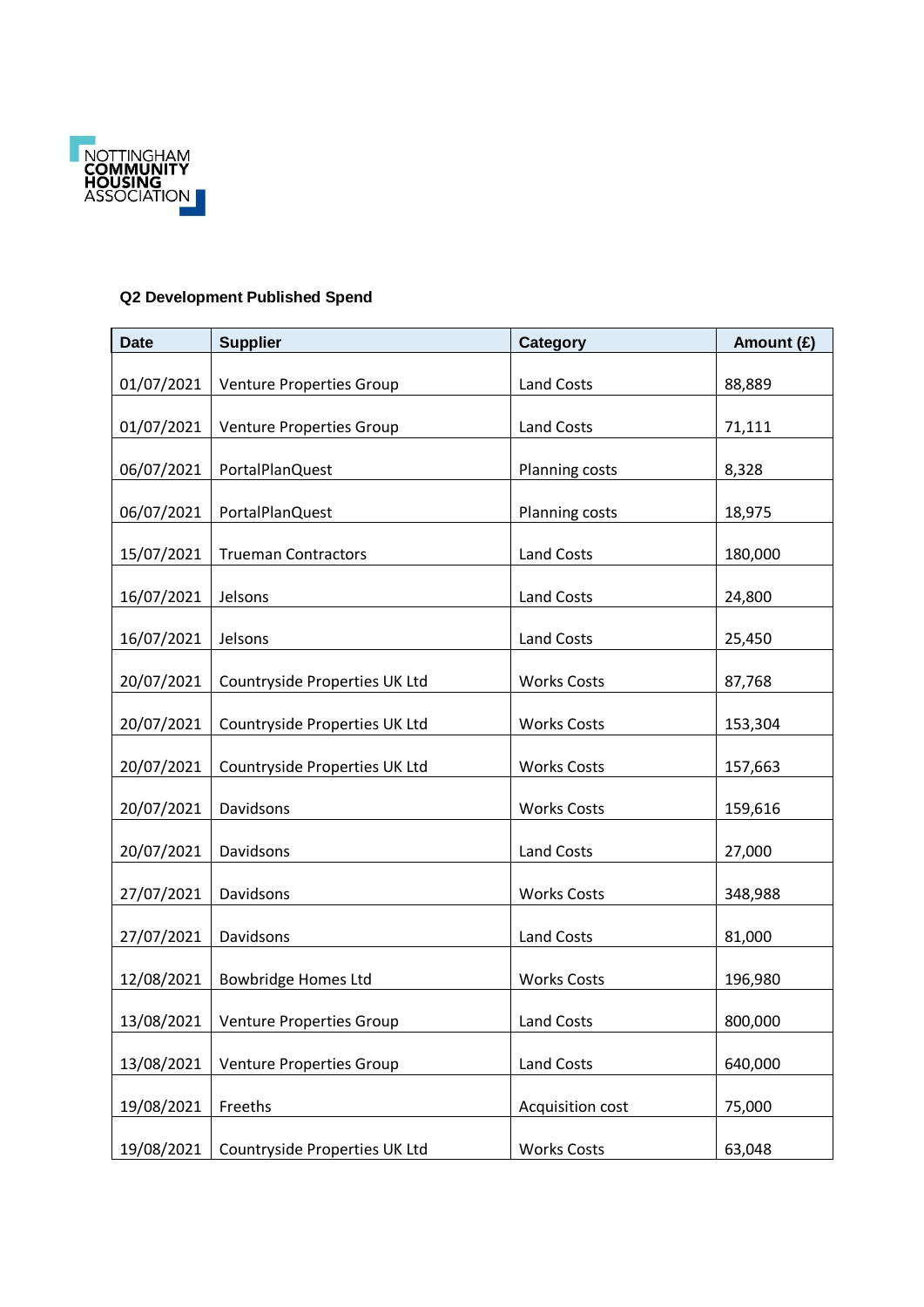| 19/08/2021 | Countryside Properties UK Ltd | <b>Works Costs</b> | 110,126   |
|------------|-------------------------------|--------------------|-----------|
| 19/08/2021 | Countryside Properties UK Ltd | <b>Works Costs</b> | 113,258   |
| 24/08/2021 | Davidsons                     | <b>Works Costs</b> | 351,092   |
| 24/08/2021 | Davidsons                     | <b>Land Costs</b>  | 126,000   |
| 31/08/2021 | <b>Bowbridge Homes Ltd</b>    | <b>Works Costs</b> | 65,060    |
| 20/09/2021 | Browne Jacobson LLP           | Legal fees         | 1,691     |
| 20/09/2021 | Browne Jacobson LLP           | Legal fees         | 809       |
| 22/09/2021 | Countryside Properties UK Ltd | <b>Works Costs</b> | 54,670    |
| 22/09/2021 | Countryside Properties UK Ltd | <b>Works Costs</b> | 95,491    |
| 22/09/2021 | Countryside Properties UK Ltd | <b>Works Costs</b> | 98,207    |
| 24/09/2021 | Avant Homes (England)         | <b>Works Costs</b> | 88,197    |
| 27/09/2021 | Browne Jacobson LLP           | Land Costs         | 2,349,000 |
| 24/09/2021 | Freeths                       | Acquisition cost   | 1,422,140 |
| 28/09/2021 | <b>Miller Homes</b>           | <b>Works Costs</b> | 44,820    |
| 02/07/2021 | Lovell Partnerships Ltd       | <b>Works Costs</b> | 222,255   |
| 02/07/2021 | Lovell Partnerships Ltd       | <b>Works Costs</b> | 139,312   |
| 25/06/2021 | Countryside Properties UK Ltd | <b>Works Costs</b> |           |
| 25/06/2021 |                               |                    | 255,094   |
|            | Countryside Properties UK Ltd | <b>Works Costs</b> | 214,478   |
| 25/06/2021 | Countryside Properties UK Ltd | <b>Works Costs</b> | 78,545    |
| 02/07/2021 | R G Carter Lincoln Ltd        | <b>Works Costs</b> | 51,663    |
| 02/07/2021 | United Living North Ltd       | <b>Works Costs</b> | 24,033    |
| 02/07/2021 | United Living North Ltd       | <b>Works Costs</b> | 17,379    |
| 02/07/2021 | United Living North Ltd       | <b>Works Costs</b> | 7,226     |
| 02/07/2021 | United Living North Ltd       | <b>Works Costs</b> | 11,580    |
| 29/06/2021 | Freeths                       | Legal fees         | 2,414     |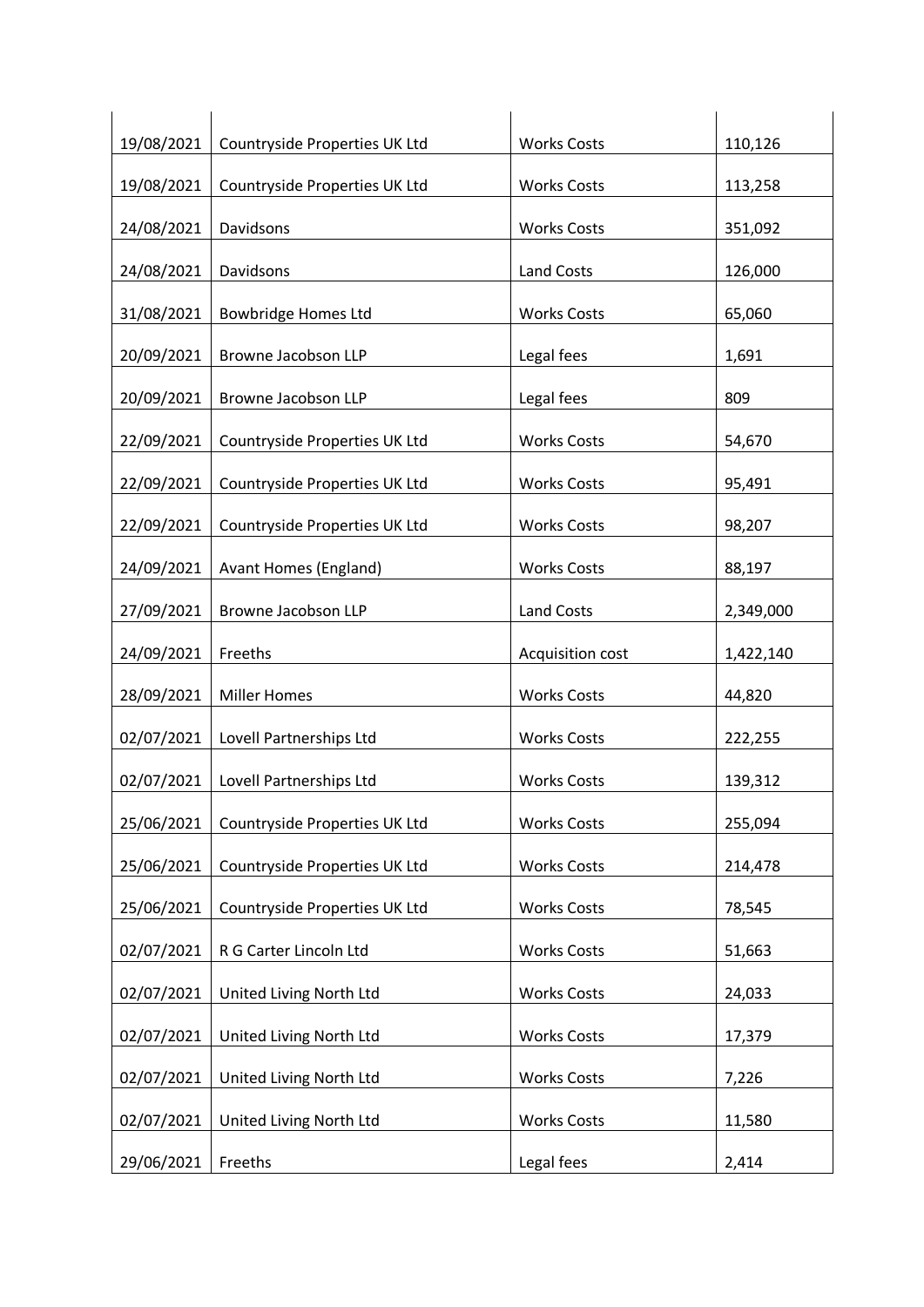| 30/06/2021 | rg+p Ltd                                   | Other costs                     | 5,904   |
|------------|--------------------------------------------|---------------------------------|---------|
| 30/06/2021 | rg+p Ltd                                   | Other costs                     | 1,476   |
| 02/07/2021 | Hodgkinson Builders Ltd                    | <b>Works Costs</b>              | 50,135  |
| 02/07/2021 | Hodgkinson Builders Ltd                    | <b>Works Costs</b>              | 42,776  |
| 02/07/2021 | Fletcher Construction (Midlands) Ltd       | <b>Works Costs</b>              | 46,232  |
| 02/07/2021 | Fletcher Construction (Midlands) Ltd       | <b>Works Costs</b>              | 19,039  |
| 02/07/2021 | Fletcher Construction (Midlands) Ltd       | <b>Works Costs</b>              | 11,437  |
| 02/07/2021 | Countryside Properties UK Ltd              | <b>Works Costs</b>              | 9,524   |
| 02/07/2021 | Countryside Properties UK Ltd              | <b>Works Costs</b>              | 29,630  |
| 02/07/2021 | Countryside Properties UK Ltd              | <b>Works Costs</b>              | 13,757  |
| 30/06/2021 | Hickman Associates (Project<br>Management) | External employers agent<br>fee | 12,577  |
| 30/06/2021 | Hickman Associates (Project<br>Management) | External employers agent<br>fee | 8,887   |
| 30/06/2021 | rg+p Ltd                                   | External employers agent<br>fee | 792     |
| 30/06/2021 | rg+p Ltd                                   | External employers agent<br>fee | 1,384   |
| 30/06/2021 | rg+p Ltd                                   | External employers agent<br>fee | 1,423   |
| 07/07/2021 | Freeths                                    | Legal fees                      | 1,839   |
| 07/07/2021 | Freeths                                    | Legal fees                      | 1,742   |
| 09/07/2021 | Modus Partnerships Ltd                     | <b>Works Costs</b>              | 358,830 |
| 09/07/2021 | Modus Partnerships Ltd                     | <b>Works Costs</b>              | 140,030 |
| 07/07/2021 | Freeths                                    | Legal fees                      | 5,760   |
| 07/07/2021 | Freeths                                    | Legal fees                      | 3,840   |
| 16/07/2021 | Miller Homes Ltd - East Midlands           | <b>Works Costs</b>              | 54,000  |
| 19/07/2021 | Inside Land (Midlands) Ltd                 | section 106 payments            | 7,623   |
| 29/06/2021 | Freeths                                    | Legal fees                      | 8,425   |
| 29/06/2021 | Freeths                                    | Legal fees                      | 6,017   |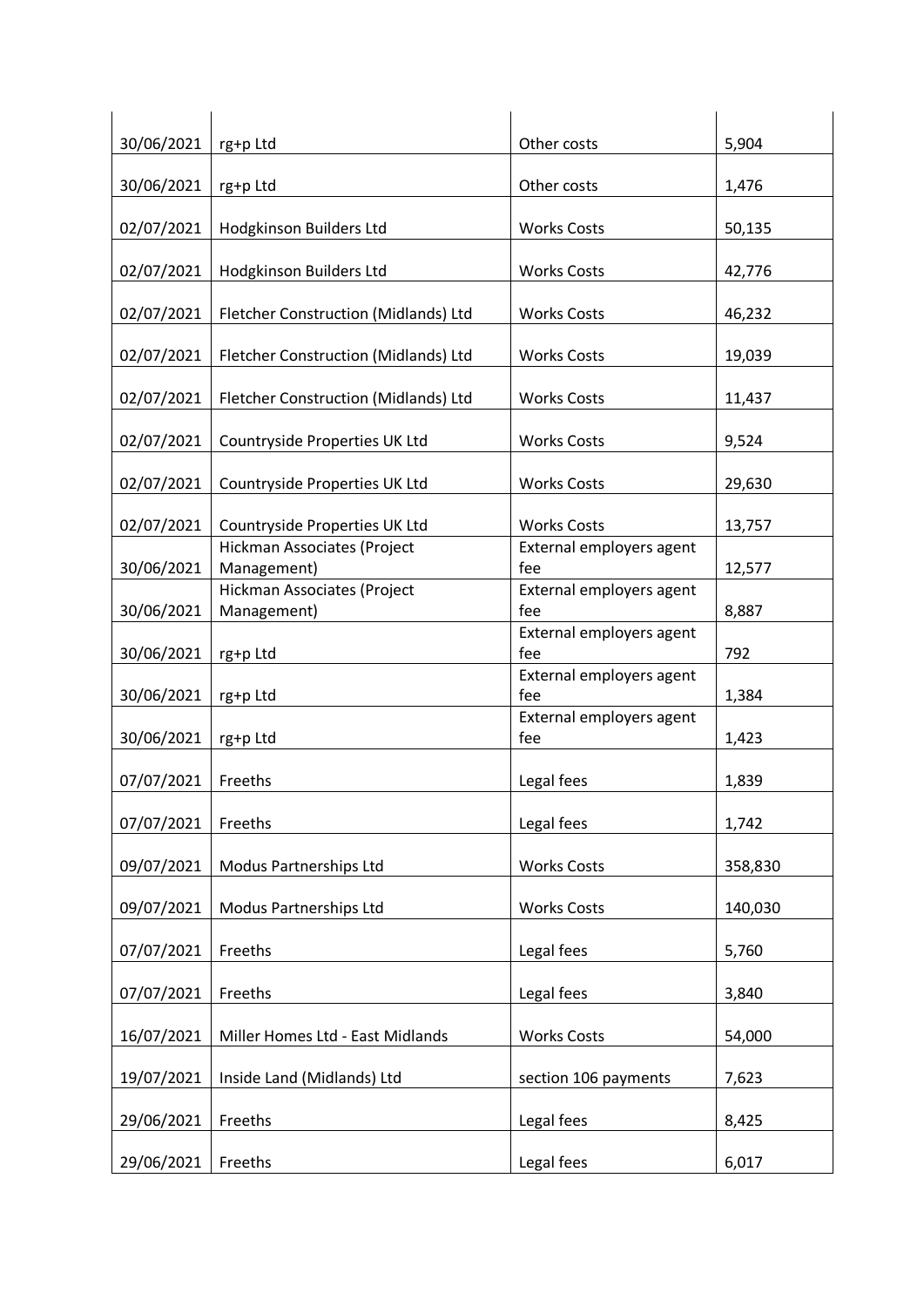| 30/06/2021 | Freeths                              | Legal fees                      | 8,610   |
|------------|--------------------------------------|---------------------------------|---------|
| 30/06/2021 | Freeths                              | Legal fees                      | 6,300   |
| 30/06/2021 | Freeths                              | Legal fees                      | 1,849   |
| 30/06/2021 | Freeths                              | Legal fees                      | 3,780   |
| 30/06/2021 | Freeths                              | Legal fees                      | 3,402   |
| 02/07/2021 | Mercer Building Solutions Ltd        | <b>Works Costs</b>              | 6,099   |
| 02/07/2021 | <b>Mercer Building Solutions Ltd</b> | <b>Works Costs</b>              | 4,172   |
| 14/05/2021 | Newark & Sherwood District Council   | Other costs                     | 1,454   |
| 23/07/2021 | <b>Mercer Building Solutions Ltd</b> | <b>Works Costs</b>              | 24,100  |
| 23/07/2021 | <b>Mercer Building Solutions Ltd</b> | <b>Works Costs</b>              | 16,486  |
| 04/08/2021 | Browne Jacobson LLP                  | section 106 payments            | 1,992   |
| 30/07/2021 | Countryside Properties UK Ltd        | <b>Works Costs</b>              | 176,204 |
| 30/07/2021 | Countryside Properties UK Ltd        | <b>Works Costs</b>              | 128,968 |
| 30/07/2021 | Countryside Properties UK Ltd        | <b>Works Costs</b>              | 38,661  |
| 30/07/2021 | Countryside Properties UK Ltd        | <b>Works Costs</b>              | 77,371  |
| 30/07/2021 | Countryside Properties UK Ltd        | <b>Works Costs</b>              | 68,796  |
| 03/08/2021 | rg+p Ltd                             | External employers agent<br>fee | 792     |
| 03/08/2021 | rg+p Ltd                             | External employers agent<br>fee | 1,384   |
| 03/08/2021 | rg+p Ltd                             | External employers agent<br>fee | 1,423   |
| 30/07/2021 | Countryside Properties UK Ltd        | <b>Works Costs</b>              | 2,352   |
| 30/07/2021 | Countryside Properties UK Ltd        | <b>Works Costs</b>              | 7,318   |
| 30/07/2021 | Countryside Properties UK Ltd        | <b>Works Costs</b>              | 3,398   |
| 30/07/2021 | Countryside Properties UK Ltd        | <b>Works Costs</b>              | 174,957 |
| 30/07/2021 | Countryside Properties UK Ltd        | <b>Works Costs</b>              | 147,100 |
| 30/07/2021 | Countryside Properties UK Ltd        | <b>Works Costs</b>              | 53,870  |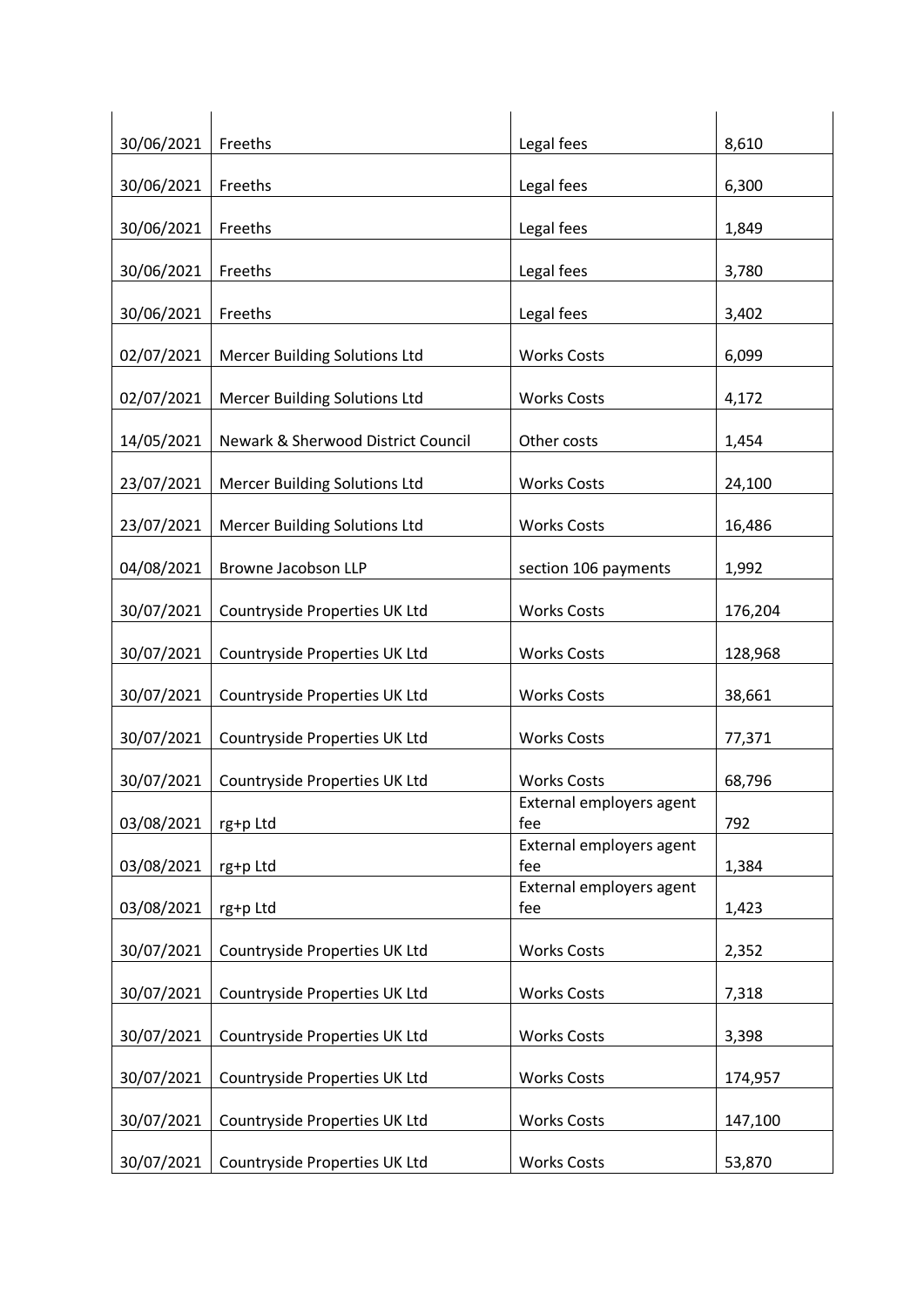| 30/07/2021               | Lovell Partnerships Ltd                           | <b>Works Costs</b>               | 139,611           |
|--------------------------|---------------------------------------------------|----------------------------------|-------------------|
| 30/07/2021               | Lovell Partnerships Ltd                           | <b>Works Costs</b>               | 87,509            |
| 30/07/2021               | United Living North Ltd                           | <b>Works Costs</b>               | 3,012             |
| 30/07/2021               | United Living North Ltd                           | <b>Works Costs</b>               | 2,178             |
| 30/07/2021               | United Living North Ltd                           | <b>Works Costs</b>               | 906               |
| 30/07/2021               | United Living North Ltd                           | <b>Works Costs</b>               | 1,451             |
| 30/06/2021               | Browne Jacobson LLP                               | Legal fees                       | 565               |
| 06/08/2021               | Modus Partnerships Ltd                            | <b>Works Costs</b>               | 376,696           |
| 06/08/2021               | Modus Partnerships Ltd                            | <b>Works Costs</b>               | 147,002           |
| 06/08/2021               | Hodgkinson Builders Ltd                           | <b>Works Costs</b>               | 101,298           |
| 06/08/2021               | Hodgkinson Builders Ltd                           | <b>Works Costs</b>               | 86,430            |
| 22/06/2021               | Freeths                                           | Legal fees                       | 1,356             |
| 22/06/2021               | Freeths                                           | Legal fees                       | 1,004             |
| 30/07/2021               | Countryside Properties UK Ltd                     | <b>Works Costs</b>               | 176,204           |
| 30/07/2021               | Countryside Properties UK Ltd                     | <b>Works Costs</b>               | 128,968           |
| 30/07/2021               | Countryside Properties UK Ltd                     | <b>Works Costs</b>               | 38,661            |
| 30/07/2021               | Countryside Properties UK Ltd                     | <b>Works Costs</b>               | 77,371            |
| 30/07/2021               | Countryside Properties UK Ltd                     | <b>Works Costs</b>               | 68,796            |
| 30/07/2021               | Nottinghamshire County Council                    | Other costs                      | 19,016            |
| 30/07/2021               | Nottinghamshire County Council                    | Other costs                      | 16,984            |
| 27/08/2021               | Lovell Partnerships Ltd                           | <b>Works Costs</b>               | 142,265           |
| 27/08/2021               | Lovell Partnerships Ltd                           | <b>Works Costs</b>               | 89,173            |
| 31/08/2021               |                                                   | Land Costs                       |                   |
|                          | Modus Partnerships Ltd                            |                                  | 444,600           |
| 31/08/2021<br>03/09/2021 | Modus Partnerships Ltd<br>Hodgkinson Builders Ltd | Land Costs<br><b>Works Costs</b> | 410,400<br>97,202 |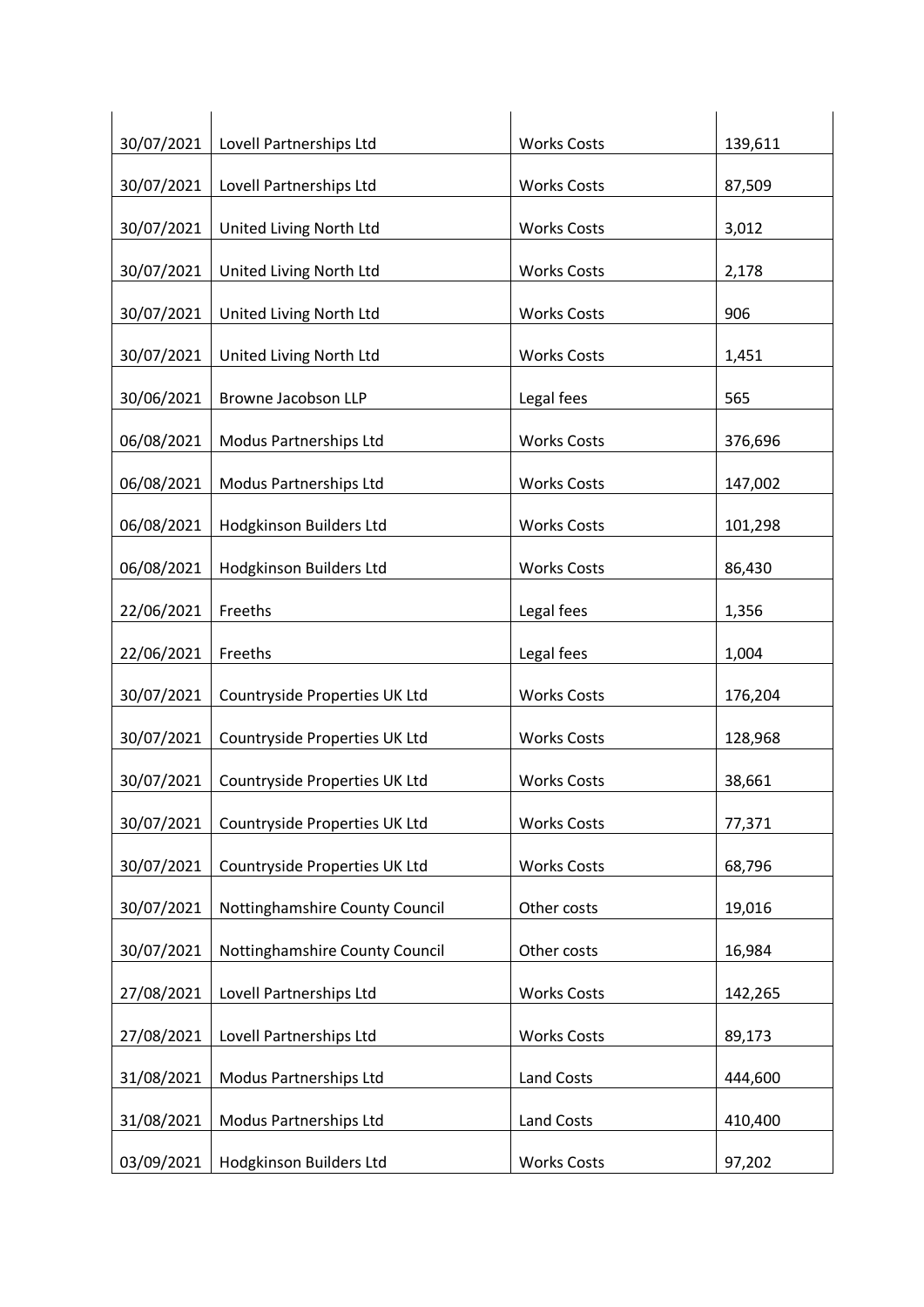| 03/09/2021 | Hodgkinson Builders Ltd                     | <b>Works Costs</b>              | 82,935  |
|------------|---------------------------------------------|---------------------------------|---------|
| 03/09/2021 | Countryside Properties UK Ltd               | <b>Works Costs</b>              | 4,304   |
| 03/09/2021 | Countryside Properties UK Ltd               | <b>Works Costs</b>              | 13,392  |
| 03/09/2021 | Countryside Properties UK Ltd               | <b>Works Costs</b>              | 6,218   |
| 27/08/2021 | Countryside Properties UK Ltd               | <b>Works Costs</b>              | 178,679 |
| 27/08/2021 | Countryside Properties UK Ltd               | <b>Works Costs</b>              | 150,230 |
| 27/08/2021 | Countryside Properties UK Ltd               | <b>Works Costs</b>              | 55,016  |
| 27/08/2021 | Countryside Properties UK Ltd               | <b>Works Costs</b>              | 166,467 |
| 27/08/2021 | Countryside Properties UK Ltd               | <b>Works Costs</b>              | 121,841 |
| 27/08/2021 | Countryside Properties UK Ltd               | <b>Works Costs</b>              | 36,525  |
| 27/08/2021 | Countryside Properties UK Ltd               | <b>Works Costs</b>              | 73,095  |
| 27/08/2021 | Countryside Properties UK Ltd               | <b>Works Costs</b>              | 64,994  |
| 31/08/2021 | rg+p Ltd                                    | External employers agent<br>fee | 792     |
|            |                                             | External employers agent        |         |
| 31/08/2021 | rg+p Ltd                                    | fee                             | 1,384   |
| 31/08/2021 | rg+p Ltd                                    | External employers agent<br>fee | 1,423   |
| 01/09/2021 | Miller Homes Ltd - East Midlands            | <b>Works Costs</b>              | 213,440 |
| 03/09/2021 | Modus Partnerships Ltd                      | <b>Works Costs</b>              | 284,622 |
| 03/09/2021 | Modus Partnerships Ltd                      | <b>Works Costs</b>              | 111,071 |
| 08/09/2021 | <b>Hyland Legal Ltd</b>                     | Legal fees                      | 1,332   |
| 08/09/2021 | Hickman Associates (Project<br>Management)  | External employers agent<br>fee | 4,492   |
| 08/09/2021 | Hickman Associates (Project<br>Management)  | External employers agent<br>fee | 3,174   |
| 07/09/2021 | Freeths                                     | Legal fees                      | 746     |
| 07/09/2021 | Freeths                                     | Legal fees                      | 934     |
| 08/09/2021 | Miller Homes Ltd - East Midlands            | <b>Works Costs</b>              | 259,870 |
| 10/08/2021 | Midlands Rural Housing & Village Dev<br>Ass | Other costs                     | 6,075   |